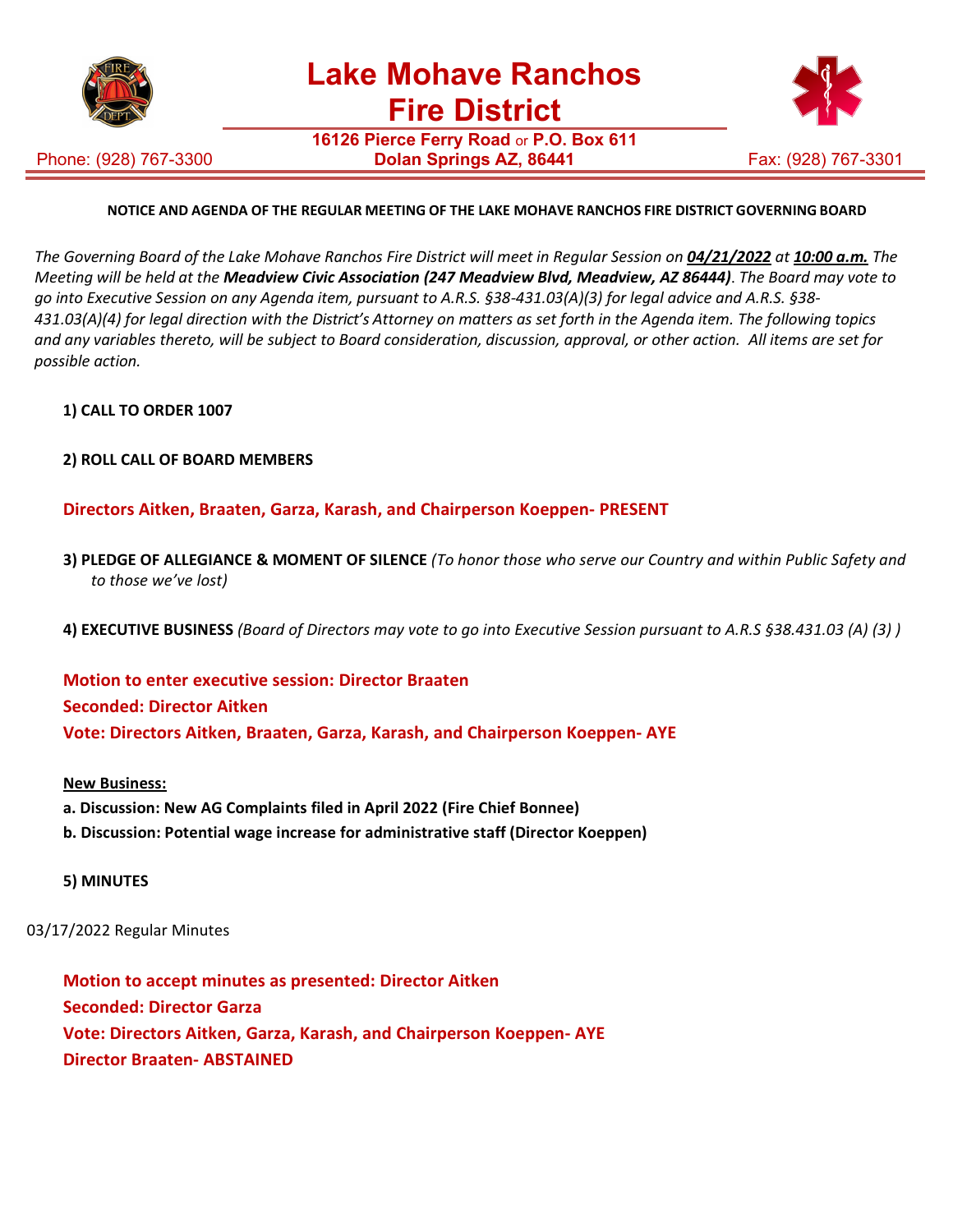### **6) CONSENT AGENDA**

**a. Financial Report:** Gabe Buldra will review monthly financials and amended budget request

The following figures are rounded.

Revenue for the month of March is \$86.5K, which is over budget by \$16.3K. This is mostly driven by ambulance revenue. Tax revenue for March is \$36.6K, which is under budget by \$7K.

Non-tax revenue for March is \$49.8K, which is over budget by \$23.3K. Ambulance revenue is over budget by \$19.5K.

Expenses for the month of March totalled \$104K, which is over budget by \$14K. This is driven by vehicle expenses, which is over budget by \$8.9K because of fuel and repairs on WT-418.

Year to date, total revenue is \$1.18 million, which is \$342K over budget. This is driven by grant income that is over budget by \$197.7K and Wildland income that is over budget by \$60K.

Year to date, expenses are \$1 million, which is \$302.8K over budget. This is driven by grant expenses, which are \$194.7K over budget and personnel expenses which are \$45.9K over budget.

All told, revenue is covering expenses and the District is \$68K ahead.

**Motion to accept financial report: Director Aitken Seconded: Director Braaten Vote: Directors Aitken, Braaten, Garza, Karash, and Chairperson Koeppen- AYE**

Steven from JVG also presented the proposed 2023 budget.

- The District's assessed value is at \$19 million, which has decreased by .72%. JVG is looking to increase the tax rate in the budget to the new cap rate of 3.375%. So even with the lower assessed value, the District should see 19K in more tax revenue.
- Proposing a 40K increase in revenue overall, which is an increase of 25K. This was decided after looking over numbers such as ambulance revenue.
- As for expenses, the District is looking at a 64K increase. This includes a quarter raise for all operations personnel, which hits in July. There is a decrease in personnel because there is one less full fulltime position. To make up for it, there is a greater budget for POC and overtime wages.

Worker's comp and PSPRS did increase a bit.

Not much has changed on the operational side.

JVG is proposing \$72K go into reserves. \$57K of this money is wildland margin.

JVG representatives will be present at the May board meeting to give a full presentation, and then the Board will vote to tentatively accept the budget. The tentative budget will be posted for 20 days minimum, after which the Board may vote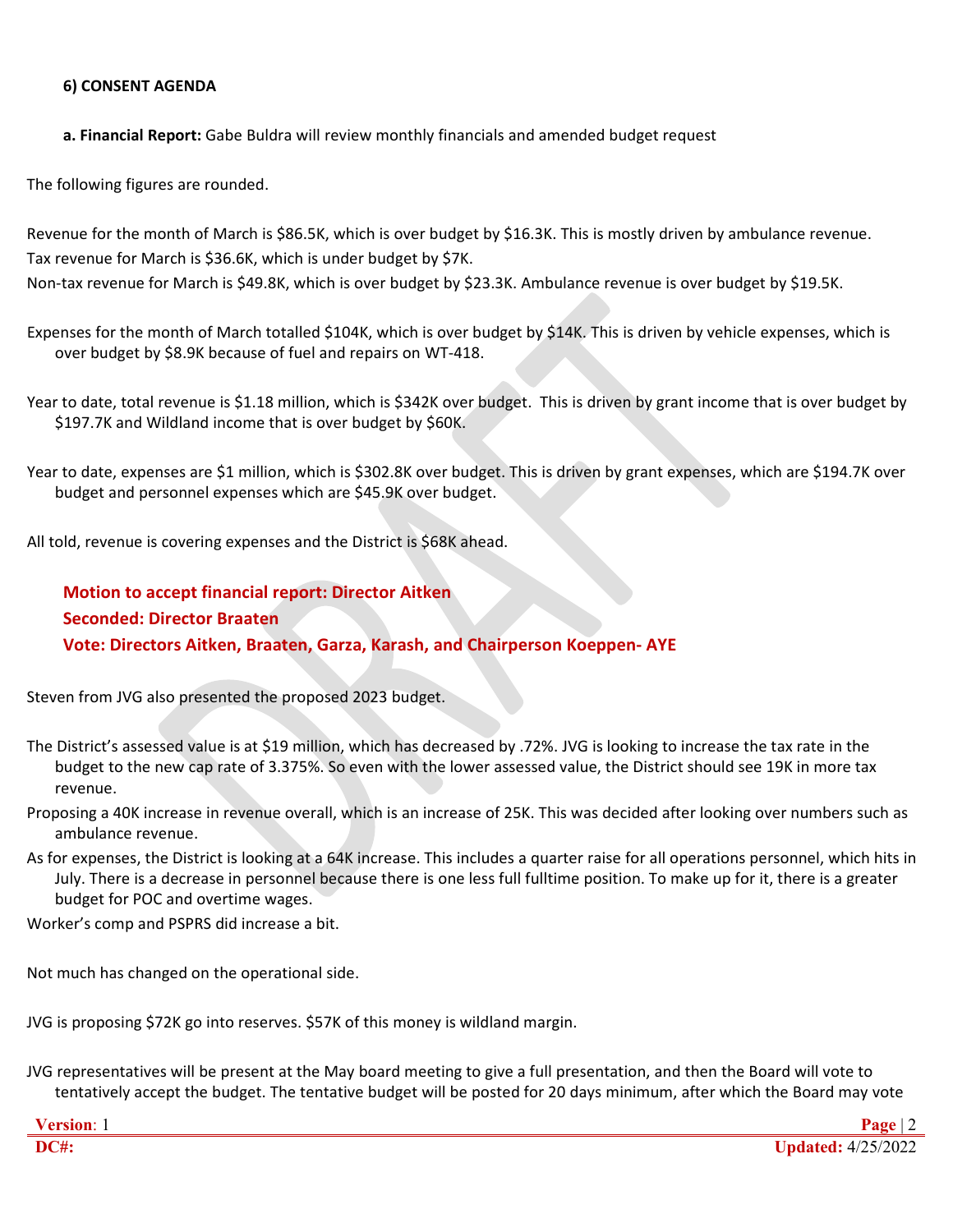to adopt.

### **b. Chief Report:** Fire Chief Tim Bonnee will review chief's report

**AMR Transports:** 0 **Med Calls:** 88 **Dolan Transports:** 69 **Dolan Refusals:** 6 **Dolan Public Assists:** 2 **Fire Calls:** 14 **Mutual Aid Calls:** 0 **HWY 93 Calls:** 16 **Meadview Calls:** 11 **Meadview Transports:** 9 **Meadview Refusals:** 2 **Meadview Public Assists:** 0 **Meadview Coverage Days:** 16

### **Meetings/Conferences/Trainings:**

Run review was in 3/08/2022. The MCFOA Meeting was on 3/24/2022.

### **District Properties:**

Station 43's lower bay was broken into. Sheriff's department was called and they took fingerprints. It will be a while before the lab processes them.

### **District Vehicles:**

R-415, the Chevy ambulance, was fixed and returned back into service. The Ford ambulance was also repaired and is back as the reserve. The District is now also auctioning off older vehicles that are not being used. They are a liability for break ins and are not an asset to the District.

### **Projects in the works:**

- The District should start seeing results from the AFG grants starting in June or July. These grants are for a new Type-6 brush truck and turnout extractor/dryer.
- As there are continuing issues with one of the companies responsible for getting the District's fuel tank installed, other solutions are being explored.
- Lastly, wildland season is kicking off and the District has already received its first assignment. A water tender has been sent to a wildfire in Prescott, AZ.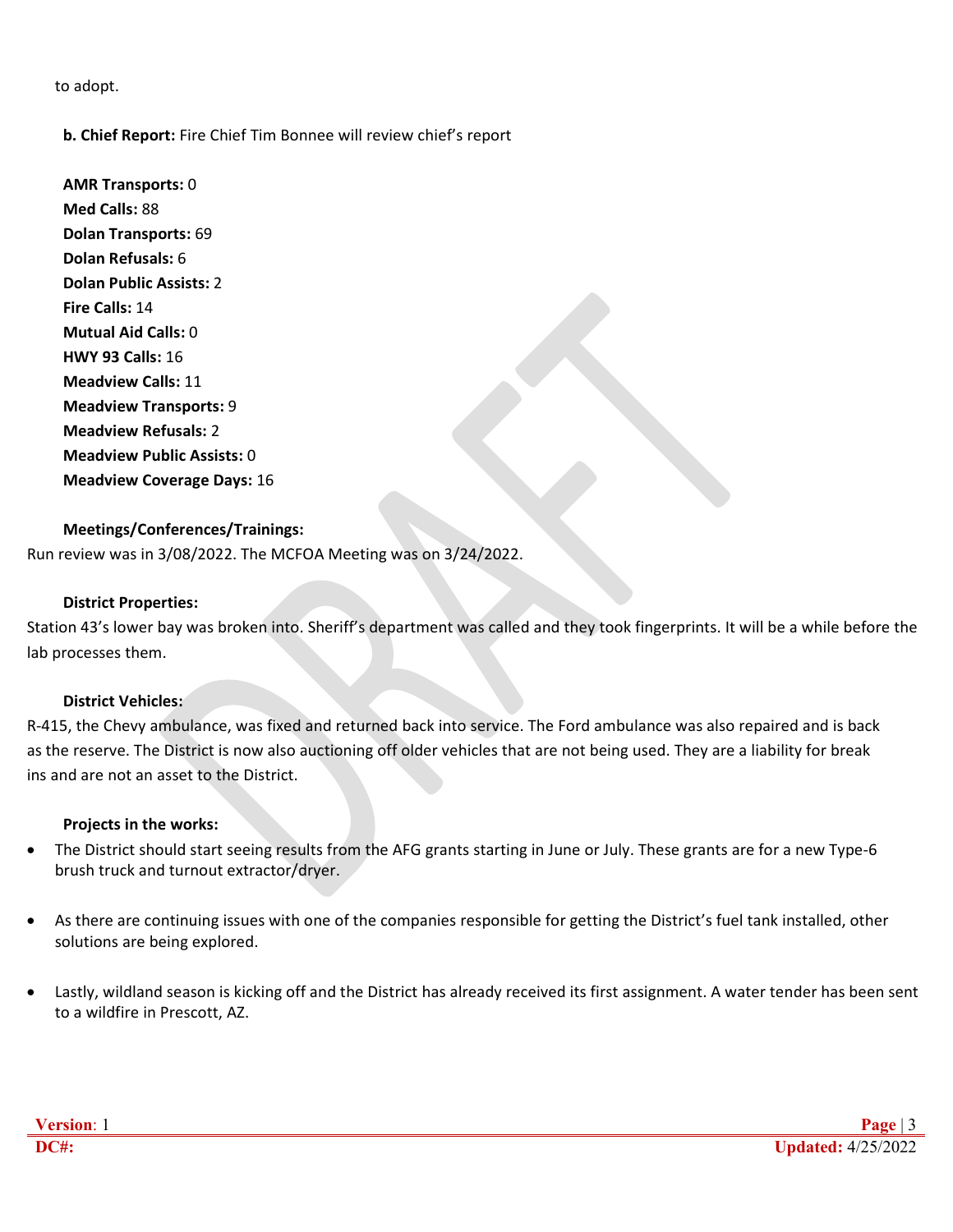**c. Admin report:** Presented by Glenn Gardner

- Jen Gardner is still working on the SharePoint file structure and moving documents into SharePoint as the structure matures.
- BLM Leases have been renewed for the year.
- Jen Gardner oversaw the installation of Starlink at Station 41 and configured it for use. Service has been solid so far, with greatly increased internet speeds.
- Administration is preparing for an annual records purge to keep the District compliant with legal requirements regarding retention of information. During the month of May, we will be investing time to research any changes to federal and state requirements and adjusting our in-house process as needed for conformance. In-house forms necessary for the process may be revised or updated at this time. We will also be creating a documented process with workflow diagrams and appropriate detailed work instructions so future administrators unfamiliar with the process will have clear instructions to follow.
- The 5-year plan is currently being updated and will be available in an updated textual format and a PowerPoint presentation before the month's end.

# **Motion to accept consent agenda: Director Aitken Seconded: Director Garza Vote: Directors Aitken, Braaten, Garza, Karash, and Chairperson Koeppen- AYE**

### **7) REGULAR SESSION**

### **New Business:**

**a. Discussion and possible action: New AG complaints filed in April 2022 (Fire Chief Bonnee)**

Discussed in executive session. No action taken on advice of legal counsel.

### **b. Discussion and possible action: Potential wage increase for administrative staff (Director Koeppen)**

Discussed in executive session.

**Motion to accept wage increase for administrative staff: Director Garza Seconded: Director Karash Vote: Directors Braaten, Garza, Karash, and Chairperson Koeppen- AYE Director Aitken- NAY**